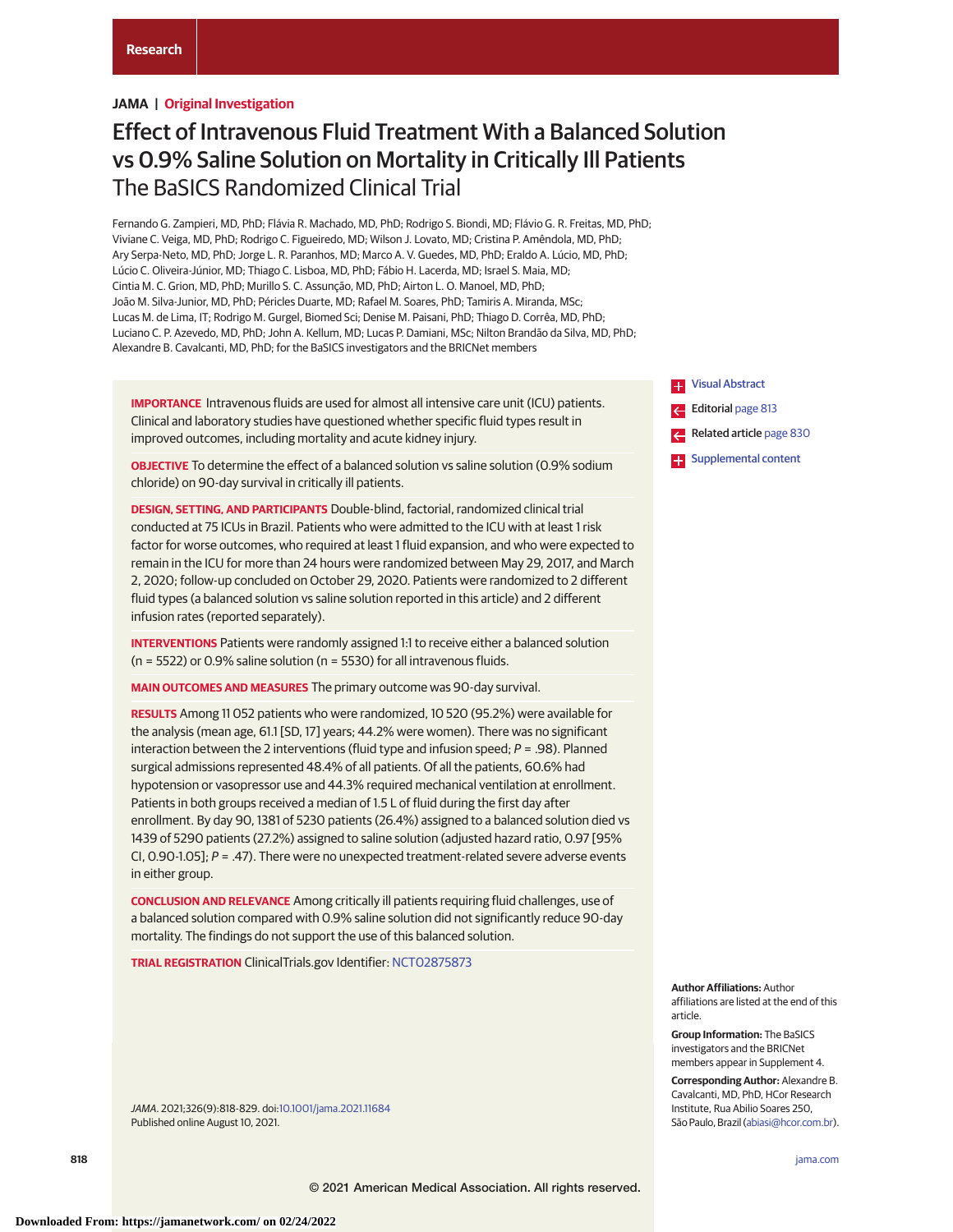ntravenous fluids are routinely used in critically ill<br>patients to sustain or replenish intravascular volume and<br>to deliver drug infusions.<sup>1</sup> Although saline solution (0.9%<br>sodium chloride) has remained the primary fluid ntravenous fluids are routinely used in critically ill patients to sustain or replenish intravascular volume and to deliver drug infusions.<sup>1</sup> Although saline solution (0.9%) recent evidence from observational studies<sup>2-4</sup> and 2 large unblinded cluster-randomized, single-center trials<sup>5,6</sup> in the US demonstrated that administration of balanced crystalloids (ie, crystalloids whose sodium and chloride concentrations are similar to plasma) resulted in better outcomes. Furthermore, this effect may be mediated by smaller changes in serum chloride levels. However, these results are not uniform across clinical trials,<sup>7</sup> and insufficient evidence is available from large individual randomized multicenter studies.

The Balanced Solutions in Intensive Care Study (BaSICS), 8,9 a double-blind, factorial, randomized clinical trial was conducted to assess whether administration of a balanced solution (Plasma-Lyte 148) during intensive care unit (ICU) stay, compared with saline solution, would result in improved 90-day survival in critically ill patients.

# **Methods**

### Study Design and Oversight

This was an investigator-initiated randomized clinical trial conducted at 75 ICUs in Brazil. The trial protocol [\(Supple](https://jamanetwork.com/journals/jama/fullarticle/10.1001/jama.2021.11684?utm_campaign=articlePDF%26utm_medium=articlePDFlink%26utm_source=articlePDF%26utm_content=jama.2021.11684)[ment 1\)](https://jamanetwork.com/journals/jama/fullarticle/10.1001/jama.2021.11684?utm_campaign=articlePDF%26utm_medium=articlePDFlink%26utm_source=articlePDF%26utm_content=jama.2021.11684) and statistical analysis plan [\(Supplement 2\)](https://jamanetwork.com/journals/jama/fullarticle/10.1001/jama.2021.11684?utm_campaign=articlePDF%26utm_medium=articlePDFlink%26utm_source=articlePDF%26utm_content=jama.2021.11684) have been published.<sup>8,9</sup> The trial was overseen by an external data and safety monitoring board and approved by each institution's ethics committee. All patients or their legally authorized representative provided signed informed consent. As per Brazilian law, a posteriori (opt out) consent could be applied when the patient was incapable of providing consent and when no legally authorized representative was available at the time eligibility criteria were met. The patient was then approached once he or she regained capacity and could provide consent or opt out. This study was a factorial trial that assessed both the effects of fluid type (a balanced solution vs saline solution [0.9% sodium chloride] and reported in this article) and compared 2 different infusion speeds to be used during fluid challenges (results are reported separately).

### Patients

Patients were randomized if they were admitted to an ICU and needed at least 1 fluid expansion (at the discretion of the attending physician), were not expected to be discharged the next day after enrollment, and met at least 1 of the following criteria for acute kidney injury: (1) older than 65 years; (2) had hypotension (mean arterial pressure <65 mm Hg, systolic blood pressure <90 mm Hg, or vasopressor use at any dose); (3) sepsis (defined as suspected or confirmed infection plus acute organ dysfunction); (4) required mechanical ventilation or noninvasive mechanical ventilation (including high-flow nasal cannula) for at least 12 hours; (5) early signs of kidney dysfunction (oliguria [urine output <0.5 mL/kg/h for ≥3 hours] or serum creatinine level >1.2 mg/d for women or >1.4 mg/dL for men); or

#### **Key Points**

**Question** Among intensive care patients requiring intravenous fluid challenges, does the use of a balanced solution compared with saline solution (0.9% sodium chloride) improve 90-day survival?

**Findings** In this randomized clinical that included 10 520 patients in intensive care units, intravenous fluid bolus treatment with a balanced solution vs saline solution resulted in 90-day mortality of 26.4% vs 27.2%, respectively, a difference that was not statistically significant.

**Meaning** Among critically ill patients requiring fluid challenges, treatment with a balanced solution compared with saline solution did not significantly reduce 90-day mortality.

(6) had liver cirrhosis or acute liver failure. (To convert creatinine from mg/dL to μmol/L, multiply by 88.4.)

Patients with acute kidney injury who required or who were expected to require kidney replacement therapy within the 6 hours after admission were excluded as were patients with severe electrolyte disturbance (serum sodium level ≤120 mmol/L or ≥160 mmol/L), those whose death was considered imminent within the next 24 hours, those with suspected or confirmed brain death, those receiving palliative or comfort care only, and those previously enrolled in the trial. The only change in eligibility criteria during the study period was the removal of hyperkalemia (serum potassium level >5.5 mEq/L) as an exclusion criterion, which occurred after the second interim analysis.

#### Randomization

Patients were randomized to receive either saline solution or a balanced solution (Figure 1) via a central, web-based automated randomization system that was available 24 hours per day and maintained by the HCor Research Institute in São Paulo, Brazil. The randomized study group was disclosed only after each patient was registered in the web-based randomization system. The randomization list was generated with online software using random permuted block sizes of 12, stratified by center according to fluid type and infusion speed (2 different speeds). The block size was not disclosed to research personnel.

#### Interventions

The fluids were supplied to enrolling sites in identical 500 mL bags labeled only by a code corresponding to the fluid type. The fluids were supplied by Baxter Hospitalar. All fluid challenges, maintenance fluids, and drug infusions greater than 100 mL were requested to be performed using the trial fluids during the ICU stay up to 90 days after enrollment (eMethods and eFigures 1-2 in [Supplement 3\)](https://jamanetwork.com/journals/jama/fullarticle/10.1001/jama.2021.11684?utm_campaign=articlePDF%26utm_medium=articlePDFlink%26utm_source=articlePDF%26utm_content=jama.2021.11684). Physicians, patients, and individuals who assessed the outcomes were blinded to the assigned treatment. Overall patient management, including the decision to perform fluid challenges, was left to the discretion of the attending physician. Protocol adherence was checked at specific time points (days 1, 2, 3, and 7 after enrollment).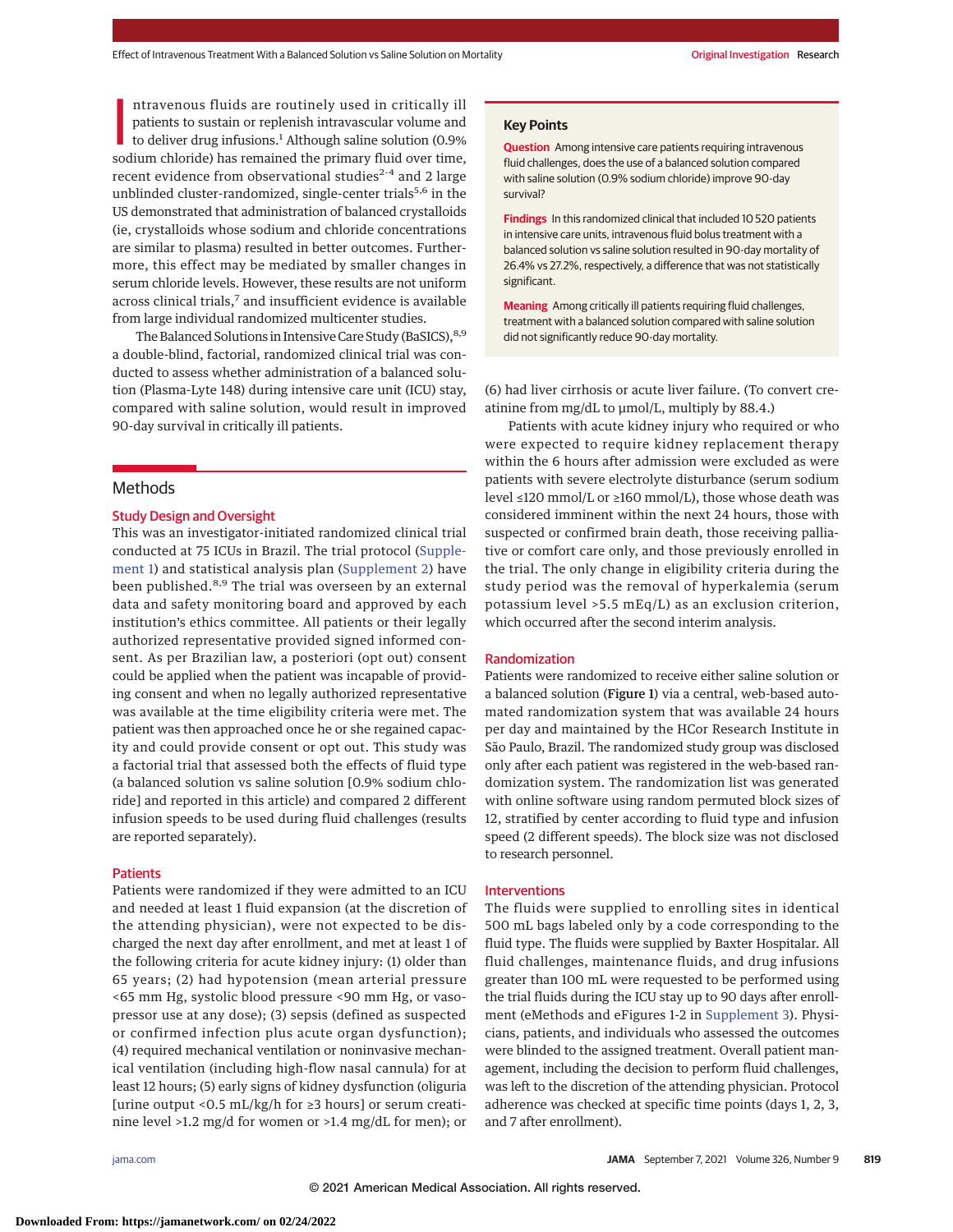Figure 1. Flow of Patients in the Trial Comparing a Balanced Solution vs Saline Solution (0.9% Sodium Chloride)



<sup>a</sup> There was no screening log; therefore, the number of patients assessed for eligibility cannot be presented.

# Clinical and Laboratory Data

The following patient data were collected: baseline demographic information, illness severity scores (Acute Physiology and Chronic Health Evaluation II [APACHE II] and Sequential Organ Failure Assessment [SOFA]),<sup>10,11</sup> presence of acute kidney injury (defined as Kidney Disease: Improving Global Outcomes [KDIGO] stage),<sup>12</sup> the need for organ support (mechanical ventilation, vasopressors, kidney replacement therapy), admission type, and administration of fluids within the 24 hours before ICU admission. In addition, the following data were collected in a dedicated case report form on days 1, 2, 3, and 7 after randomization: organ dysfunction (measured by SOFA score), laboratory values (creatinine level, and, if available, chloride level), and volume of fluids administered (including adherence to study fluid).

Data on hospital outcomes, including ICU and hospital length of stay and days not requiring mechanical ventilation, also were recorded in the case report form. A follow-up contact was performed (centrally at the HCor Research Institute) by telephone at 90 days after enrollment to assess vital status and need for kidney replacement therapy after discharge. In cases when phone contact failed, several methods were used to obtain follow-up, including telegrams, hospital records for further visits after discharge, personal visits at the patient's provided address and, as a last resource, national information on vital status obtained from the Brazilian government.

Data on unexpected treatment-related serious adverse events also were collected and reported in the case report form. On-site or remote monitoring during the trial (risk-based monitoring) was performed for a random sample of fast recruiting sites (those that enrolled >10 patients per week for >4 consecutive weeks).

### **Outcomes**

Primary Outcome The primary outcome was 90-day survival.

### Secondary Outcomes

Several secondary outcomes were evaluated and included (1) the need for kidney replacement therapy up to 90 days after enrollment; (2) the occurrence of acute kidney injury defined as KDIGO $^{12}$  stage 2 or 3 evaluated at days 3 and 7 (measured at those specified days, not cumulatively, and only for patients without acute kidney injury [ie, KDIGO stage 0 or 1] at enrollment); (3) SOFA score assessed both as a continuous total value and as its individual components (cardiovascular, neurological, coagulation, hepatic, and respiratory dichotomized as  $\leq$  2 or  $>$  2) at days 3 and 7; and (4) the number of days not requiring mechanical ventilation within 28 days.

#### Tertiary Outcomes

The tertiary outcomes were ICU and hospital mortality and ICU and hospital length of stay. Details on the definitions used appear in the eMethods in [Supplement 3.](https://jamanetwork.com/journals/jama/fullarticle/10.1001/jama.2021.11684?utm_campaign=articlePDF%26utm_medium=articlePDFlink%26utm_source=articlePDF%26utm_content=jama.2021.11684) Because both medications were already approved for use, we did not collect safety outcomes other than unexpected treatment-related serious adverse events.

#### Power Analysis and Sample Size Calculation

The study was designed to enroll 11 000 patients.<sup>8</sup> The sample size was calculated by estimating 35%mortality within 90 days in the control group (saline solution), with an estimated 89% power to detect a hazard ratio (HR) for mortality of 0.90 or less with an α level of .05. The sample size was calculated for this factorial trial assuming the absence of interaction between the 2 interventions (fluid type and infusion speed). Additional de-tails appear in [Supplement 2.](https://jamanetwork.com/journals/jama/fullarticle/10.1001/jama.2021.11684?utm_campaign=articlePDF%26utm_medium=articlePDFlink%26utm_source=articlePDF%26utm_content=jama.2021.11684)<sup>7,8</sup>

# Statistical Analysis

Three interim analyses were conducted at 25%, 50%, and 75% of the study cohort. The stopping rule for safety was *P* < .001 (Haybittle-Peto boundary<sup>13</sup>) for 90-day mortality. The primary outcome, 90-day survival, was tested using mixed-effects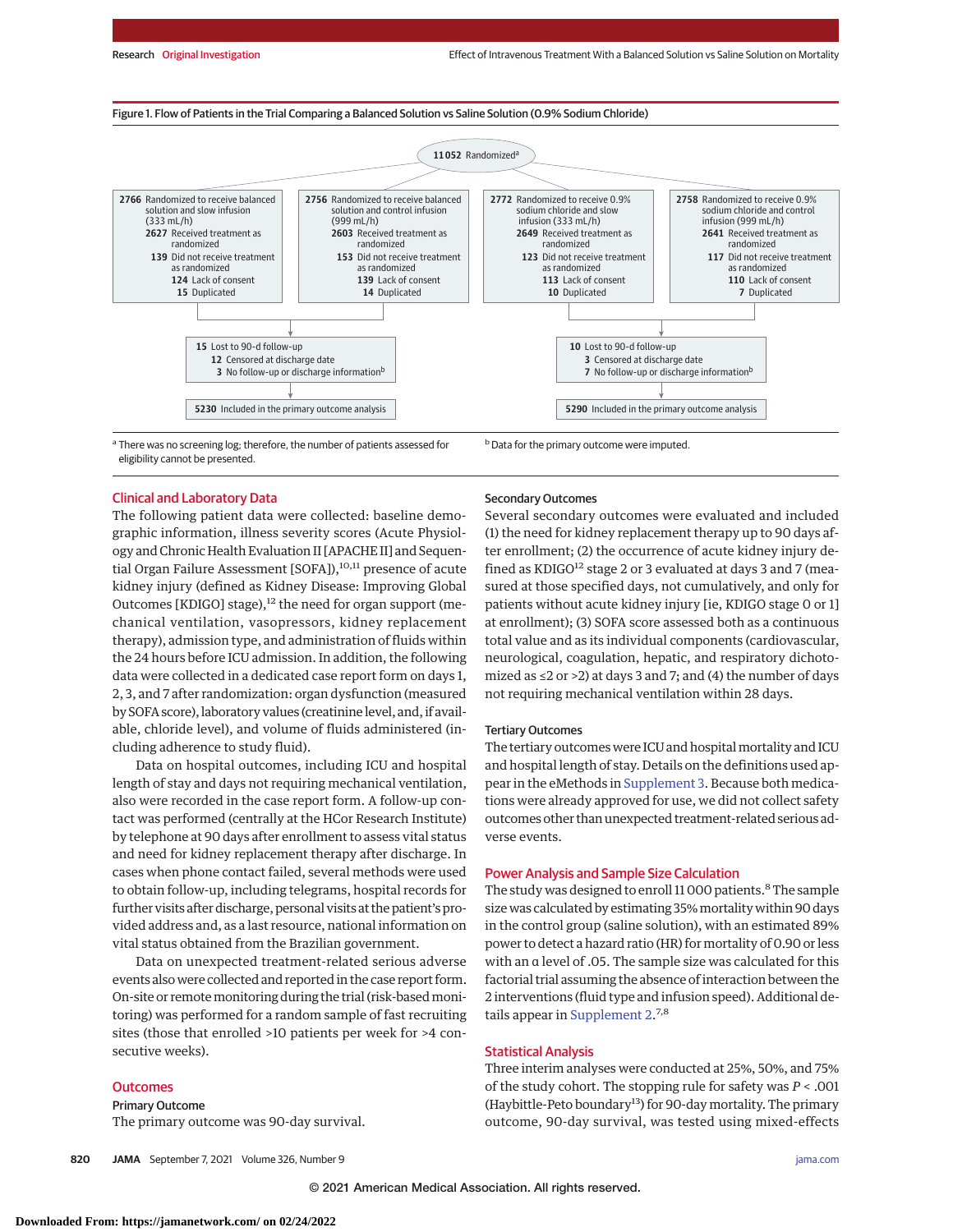Cox proportional hazards models, considering enrolling sites as the random variable (frailty models) and adjusting for age, baseline SOFA score, and the type of admission (planned, unplanned with baseline sepsis, or unplanned without baseline sepsis). The proportionality of the HR was assessed using the Grambsch and Therneau method.<sup>14</sup> For patients with missing data for the primary outcome, 5 sets of multiple imputation using multiple imputation chains were used considering age, sex, enrolling site, creatinine level at randomization, SOFA score, admission type, use of fluids within the 24 hours before enrollment, presence of heart failure or cirrhosis, traumatic brain injury at enrollment, hypotension at enrollment, mechanical ventilation status at enrollment, and outcome. The medians of the imputed results (or the most frequent category) were used for the analysis.

Kidney replacement therapy up to 90 days was estimated using a mixed Poisson model adjusted for age, baseline SOFA score, and admission type and is reported as the incidence per 1000 patient-days. Alternatively, kidney replacement therapy at 90 days was reported using a competing risk model that considered death as a competitor for the need for kidney replacement therapy. Occurrence of acute kidney injury at days 3 and 7 was tested with mixed generalized linear models with a binomial distribution and the logit link function. SOFA score was assessed using a mixed generalized linear model. Individual SOFA components, dichotomized as less than or equal to 2 or greater than 2, were analyzed using mixed logistic regression models. The proportion of days not requiring mechanical ventilation during the 28-day time frame was tested using β-binomial regression.

Subgroup analyses for the primary outcome were performed for the following prespecified subgroups: (1) patients with sepsis vs those without sepsis; (2) patients with KDIGO stage of less than 2 vs those with KDIGO stage of 2 or greater (ie, KDIGO stage of 0-1 vs 2-3) at enrollment; (3) surgical vs nonsurgical patients; (4) patients with traumatic brain injury vs those without traumatic brain injury; (5) patients with an APACHE II score of 25 points or greater vs those with an APACHE II score of less than 25 points; and (6) patients who received greater than 1 mL of saline solution vs those who received 1 mL or less of saline solution within the 24 hours before randomization.

Additional prespecified exploratory analyses were conducted. The first analysis assessed treatment effect on the primary outcome according to baseline chloride levels (stratified as  $\geq$ 110 mEq/L or <110 mEq/L). The second was an exploratory analysis using bayesian networks to evaluate the potential association between fluid type and key SOFA components at days 3 and 7 (especially the neurological and hemodynamic components) while accounting for multiple competing events (discharge and death).

Other post hoc sensitivity analyses were performed for the primary outcome, the first including only patients with known results for the primary outcome; the second including only patients who did not receive fluids before enrollment. Post hoc exploratory analyses were conducted to assess treatment effect on (1) the composite outcome of mortality or use of kidney replacement therapy during hospital stay both in patients who did and in those who did not receive fluids within the 24 hours prior to enrollment; (2) the composite outcome of death and the need for kidney replacement therapy in the hospital or the doubling of creatinine level; and (3) the different definitions of acute kidney injury. In addition, a post hoc analysis compared trends for chloride levels between groups among the patients with available serum chloride levels measured at days 1, 2, 3, and 7. Post hoc sensitivity analyses for the primary, secondary, and tertiary outcomes also were performed after excluding patients admitted due to a traumatic brain injury.

*P* values are reported for the primary outcome and for the subgroup analyses; the remaining outcomes are reported with the mean effect and 95% CI. Because of the potential for type I error due to multiple comparisons, the findings for the analyses of the secondary outcomes should be interpreted as exploratory. All tests were 2-sided with an α level of .05. All analyses were performed using R software version 4.03 (R Foundation for Statistical Computing).15

# Results

#### **Patients**

A total of 11 052 patients were randomized between May 29, 2017, and March 2, 2020, at 75 ICUs. There were 532 patients who were excluded from the analysis (486 patients subsequently refused to provide consent and 46 were duplicate patients [the first enrollment for those patients was kept in the analysis]), leaving 10 520 patients for the analysis (5230 patients randomized to a balanced solution and 5290 randomized to saline solution; Figure 1). Follow-up concluded on October 29, 2020.

The patient characteristics were well-balanced between the groups (mean age, 61.1 [SD, 17] years; 44.2% were women) (Table 1; the 4 groups of the original trial design appear in eTable 1 in [Supplement 3\)](https://jamanetwork.com/journals/jama/fullarticle/10.1001/jama.2021.11684?utm_campaign=articlePDF%26utm_medium=articlePDFlink%26utm_source=articlePDF%26utm_content=jama.2021.11684). Of all the patients, 48.4% were admitted to the ICU after elective surgery and the majority were randomized during their first day in the ICU. Approximately 68% of all patients received a crystalloid fluid bolus before ICU admission (45% received >1 L). Of all patients, 60.6% had hypotension or vasopressor use and 44.3% required mechanical ventilation at enrollment.

#### Interventions

Patients in both groups received a median of 1.5 L of fluid during the first day after enrollment. The accumulated median fluid administered (including study fluid and nonstudy fluid) during the first 3 days after enrollment was 4.1 L (SD, 2.9 L) and the median study fluid administered during the same period was 2.9 L (SD, 2.4 L). Adherence to study fluid on the measured days appears in Figure 2A and in eTable 2 in [Supplement 3.](https://jamanetwork.com/journals/jama/fullarticle/10.1001/jama.2021.11684?utm_campaign=articlePDF%26utm_medium=articlePDFlink%26utm_source=articlePDF%26utm_content=jama.2021.11684)

### Primary Outcome

The primary outcome information was available for all but 25 patients. Fifteen of these 25 patients had hospital outcome data available and were censored at the discharge date. The primary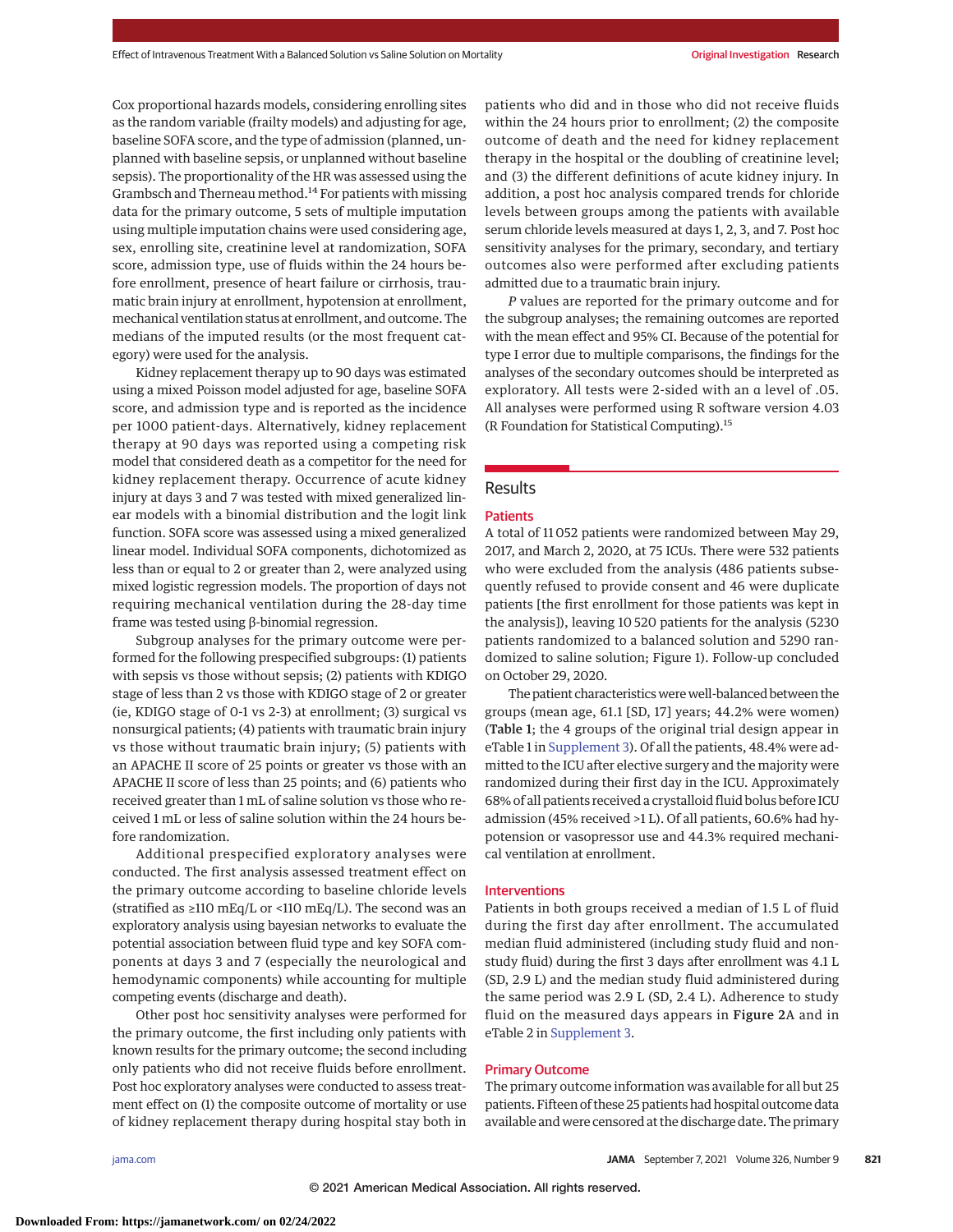| Characteristic                              | Balanced solution, No./total (%) <sup>a</sup> | Saline solution, No./total (%) <sup>a,b</sup> |  |
|---------------------------------------------|-----------------------------------------------|-----------------------------------------------|--|
| No. of patients                             | 5230                                          | 5290                                          |  |
| Age, mean (SD), y                           | 60.9 (17.0)                                   | 61.2(16.9)                                    |  |
| Sex, No. (%)                                |                                               |                                               |  |
| Female                                      | 2321 (44.4)                                   | 2334 (44.1)                                   |  |
| Male                                        | 2909 (55.6)                                   | 2956 (55.9)                                   |  |
| Admission type                              |                                               |                                               |  |
| No. of missing patients                     | 18                                            | 9                                             |  |
| Planned (elective surgery)                  | 2491/5212 (47.8)                              | 2588/5281 (49.0)                              |  |
| Unplanned <sup>c</sup>                      | 2721/5212 (52.2)                              | 2693/5281 (51.0)                              |  |
| Emergency department                        | 1194/5212 (22.9)                              | 1188/5281 (22.5)                              |  |
| Nonelective surgery                         | 653/5212 (12.5)                               | 652/5281 (12.3)                               |  |
| Ward                                        | 549/5212 (10.5)                               | 507/5281 (9.6)                                |  |
| Transfer from another hospital              | 288/5212 (5.5)                                | 306/5281 (5.8)                                |  |
| Transfer from another ICU                   | 37/5212 (0.7)                                 | 40/5281 (0.8)                                 |  |
| Illness severity at enrollment              |                                               |                                               |  |
| APACHE II score <sup>d</sup>                |                                               |                                               |  |
| No. of patients                             | 5195                                          | 5271                                          |  |
| No. of missing patients                     | 35                                            | 29                                            |  |
| Median (IQR)                                | $12(8-17)$                                    | $12(8-17)$                                    |  |
| SOFA score <sup>e</sup>                     |                                               |                                               |  |
| No. of patients                             | 5195                                          | 5271                                          |  |
| No. of missing patients                     | 35                                            | 29                                            |  |
| Median (IQR)                                | $4(2-7)$                                      | $4(2-7)$                                      |  |
| KDIGO stage <sup>f</sup>                    | 1683/5198 (32.4)                              | 1765/5265 (33.5)                              |  |
| No. of missing patients                     | 32                                            | 25                                            |  |
| <b>Sepsis</b>                               | 966/5212 (18.5)                               | 1015/5280 (19.2)                              |  |
| No. of missing patients                     | 18                                            | 10                                            |  |
| Traumatic brain injury                      | 247/5212 (4.7)                                | 236/5281 (4.5)                                |  |
| No. of missing patients                     | 18                                            | 9                                             |  |
| Hypotension <sup>9</sup>                    | 3161/5211 (60.7)<br>3195/5280 (60.5)          |                                               |  |
| No. of missing patients                     | 19                                            | 10                                            |  |
| Type of mechanical ventilation              |                                               |                                               |  |
| No. of missing patients                     | 18                                            | 9                                             |  |
| Noninvasive for >12 h                       | 332/5212 (6.4)                                | 341/5281 (6.5)                                |  |
| Invasive                                    | 2304/5212 (44.2)                              | 2340/5281 (44.3)                              |  |
| Serum creatinine level, mean (SD), mg/dL    |                                               |                                               |  |
| No. of patients                             | 5187                                          | 5247                                          |  |
| No. of missing patients                     | 43                                            | 43                                            |  |
| Mean (SD)                                   | 1.2(0.9)                                      | 1.2(0.9)                                      |  |
| Creatinine level, mg/dL                     |                                               |                                               |  |
| < 1.5                                       | 4139/5187 (79.8)                              | 4162/5247 (79.3)                              |  |
| $1.6 - 2.5$                                 | 719/5187 (13.9)                               | 720/5247 (13.7)                               |  |
| >2.5                                        | 329/5187 (6.3)                                | 365/5247 (7.0)                                |  |
| Cirrhosis or acute liver failure            | 132/5212 (2.5)                                | 135/5281 (2.5)                                |  |
| No. of missing patients                     | 18                                            | 9                                             |  |
| Heart failure                               | 593/5212 (11.4)                               | 543/5281 (10.3)                               |  |
| No. of missing patients                     | 18                                            | 9                                             |  |
| Time from ICU admission to randomization, d |                                               |                                               |  |
| No. of patients                             | 5212                                          | 5281                                          |  |
| No. of missing patients                     | 18                                            | 9                                             |  |
| Median (2.5%-97.5%)                         | $0(0-1)$                                      | $0(0-1)$                                      |  |
|                                             |                                               |                                               |  |

(continued)

**822 JAMA** September 7, 2021 Volume 326, Number 9 **(Reprinted)** in the state of the state of the state of the state of the state of the state of the state of the state of the state of the state of the state of the state of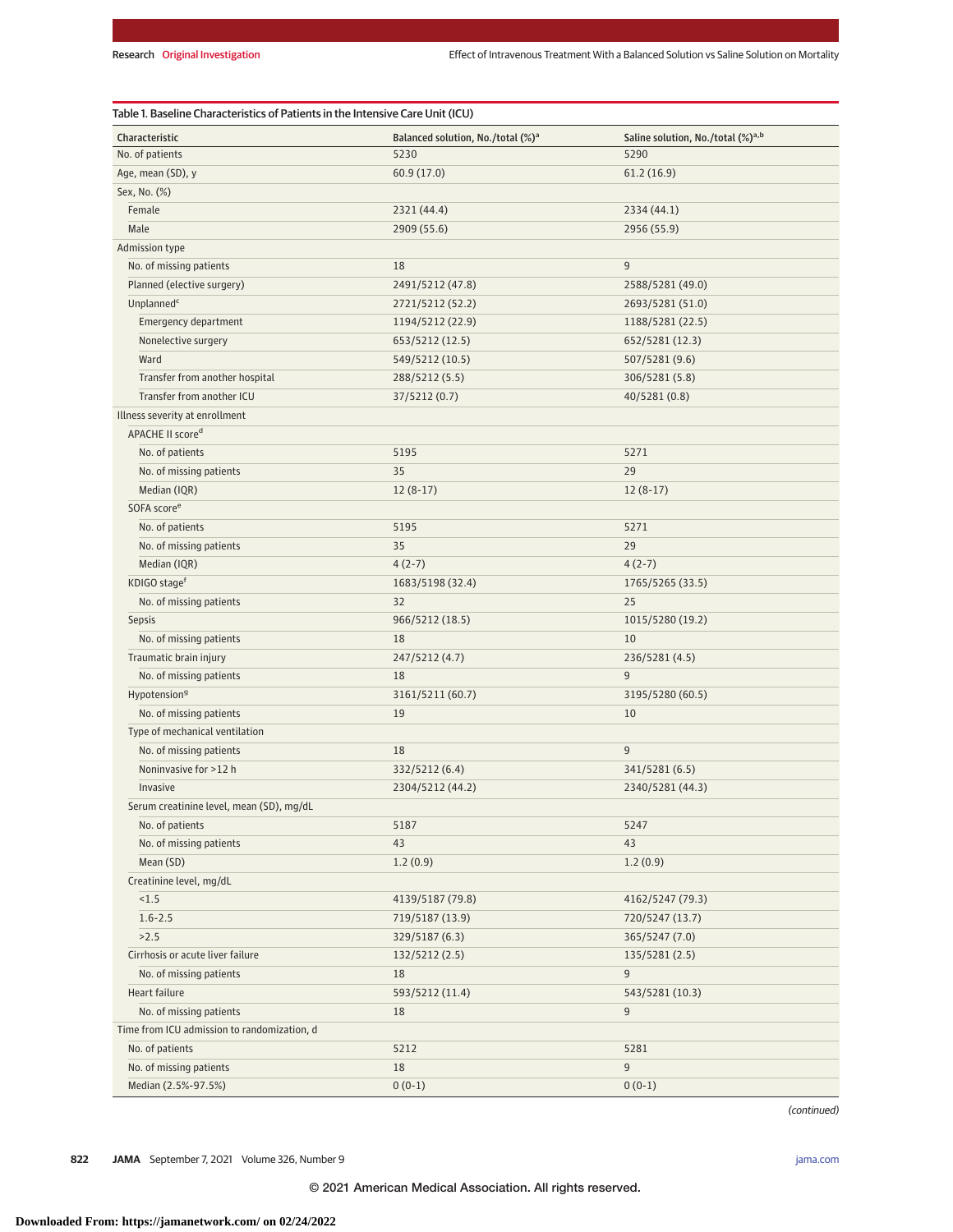| Characteristic                                                                                                                                                                                            | Balanced solution, No./total (%) <sup>a</sup> |                                                                                                                                                                                     | Saline solution, No./total (%) <sup>a,b</sup> |  |  |
|-----------------------------------------------------------------------------------------------------------------------------------------------------------------------------------------------------------|-----------------------------------------------|-------------------------------------------------------------------------------------------------------------------------------------------------------------------------------------|-----------------------------------------------|--|--|
| Administration of balanced solution<br>within the 24 h before enrollment <sup>h</sup>                                                                                                                     |                                               |                                                                                                                                                                                     |                                               |  |  |
| No. of missing patients                                                                                                                                                                                   | 18                                            |                                                                                                                                                                                     | 10                                            |  |  |
| Received any                                                                                                                                                                                              | 2503/5212 (48.0)                              |                                                                                                                                                                                     | 2561/5280 (48.5)                              |  |  |
| Received >1000 mL                                                                                                                                                                                         | 1626/5212 (31.2)                              |                                                                                                                                                                                     | 1692/5280 (32.0)                              |  |  |
| Volume of balanced solutions adminstered<br>within the 24 h before enrollment                                                                                                                             |                                               |                                                                                                                                                                                     |                                               |  |  |
| No. of patients                                                                                                                                                                                           | 5212                                          |                                                                                                                                                                                     | 5280                                          |  |  |
| No. of missing patients                                                                                                                                                                                   | 18                                            |                                                                                                                                                                                     | 10                                            |  |  |
| Median (IQR), mL                                                                                                                                                                                          | $0(0-1500)$                                   |                                                                                                                                                                                     | $0(0-1500)$                                   |  |  |
| Administration of saline solution<br>within the 24 h before enrollment                                                                                                                                    |                                               |                                                                                                                                                                                     |                                               |  |  |
| No. of missing patients                                                                                                                                                                                   | 18                                            |                                                                                                                                                                                     | 10                                            |  |  |
| Received any                                                                                                                                                                                              | 1987/5212 (38.1)                              |                                                                                                                                                                                     | 1971/5280 (37.3)                              |  |  |
| Received >1000 mL                                                                                                                                                                                         | 935/5212 (17.9)                               |                                                                                                                                                                                     | 994/5280 (18.8)                               |  |  |
| Volume of saline solution adminstered<br>within the 24 h before enrollment                                                                                                                                |                                               |                                                                                                                                                                                     |                                               |  |  |
| No. of patients                                                                                                                                                                                           | 5212                                          |                                                                                                                                                                                     | 5280                                          |  |  |
| No. of missing patients                                                                                                                                                                                   | 18                                            |                                                                                                                                                                                     | 10                                            |  |  |
| Median (IQR), mL                                                                                                                                                                                          | $0(0-1000)$                                   |                                                                                                                                                                                     | $0(0-1000)$                                   |  |  |
| Administration of any fluid within the 24 h<br>before enrollment                                                                                                                                          |                                               |                                                                                                                                                                                     |                                               |  |  |
| No. of missing patients                                                                                                                                                                                   | 18                                            |                                                                                                                                                                                     | 10                                            |  |  |
| Received any                                                                                                                                                                                              | 3551/5212 (68.1)                              |                                                                                                                                                                                     | 3609/5280 (68.4)                              |  |  |
| Received >1000 mL                                                                                                                                                                                         | 2327/5212 (44.6)                              |                                                                                                                                                                                     | 2427/5280 (46)                                |  |  |
| Volume of any fluids adminstered<br>within the 24 h before enrollment                                                                                                                                     |                                               |                                                                                                                                                                                     |                                               |  |  |
| No. of patients                                                                                                                                                                                           | 5212                                          |                                                                                                                                                                                     | 5280                                          |  |  |
| No. of missing patients                                                                                                                                                                                   | 18                                            |                                                                                                                                                                                     | 10                                            |  |  |
| Median (IQR), mL                                                                                                                                                                                          | 1000 (0-2500)                                 |                                                                                                                                                                                     | 1000 (0-2500)                                 |  |  |
| Abbreviations: APACHE II, Acute Physiology and Chronic Health Evaluation II;<br>IQR, interquartile range; KDIGO, Kidney Disease: Improving Global Outcomes;<br>SOFA, Sequential Organ Failure Assessment. |                                               | more severe disease. A score of 12 predicts an in-hospital mortality rate<br>of 15%.<br><sup>e</sup> Measures illness severity. Scores range from 0 to 24; a higher score indicates |                                               |  |  |
| SI conversion factor: To convert creatinine to umol/L, multiply by 88.4.                                                                                                                                  |                                               | more severe disease. A score of 4 predicts an in-hospital mortality rate                                                                                                            |                                               |  |  |
| <sup>a</sup> Unless otherwise indicated. eTable 1 in Supplement 3 compares all<br>4 treatment groups.                                                                                                     |                                               | of 20%.<br>f Classifies acute kidney injury. Stages range from O (no acute kidney injury) to 3                                                                                      |                                               |  |  |
| <sup>b</sup> Saline solution is 0.9% sodium chloride.                                                                                                                                                     |                                               | (severe kidney injury).                                                                                                                                                             |                                               |  |  |

<sup>c</sup> Total sum does not include patients whose admission type was imputed; additional details appear in Supplement 3.

<sup>d</sup> Measures illness severity. Scores range from 0 to 71; a higher score indicates

outcome was imputed for the remaining 10 patients. The proportionality of the hazards assumption was met (*P* = .23). Within 90 days, 1381 of 5230 patients (26.4%) assigned to a balanced solution died vs 1439 of 5290 patients (27.2%) assigned to saline solution (adjusted HR, 0.97 [95% CI, 0.90- 1.05];  $P = .47$ ). The cumulative incidence plot for the primary outcome appears in Figure 3 and the full model results are reported in eTable 3 in [Supplement 3.](https://jamanetwork.com/journals/jama/fullarticle/10.1001/jama.2021.11684?utm_campaign=articlePDF%26utm_medium=articlePDFlink%26utm_source=articlePDF%26utm_content=jama.2021.11684) There was no significant interaction between the 2 interventions (fluid type and infusion speed; *P* = .98) or between groups for the primary outsignificantly different for the balanced solution group (median difference, 0.27 [95% CI, 0.08-0.45]), mostly due to a higher neurological SOFA score (>2) at day 7 (32.1% vs 26.0% for the saline solution group; odds ratio, 1.40 [95% CI, 1.18-1.66]).

<sup>g</sup> Defined as mean arterial pressure of less than 65 mm Hg, systolic blood

pressure of less than 90 mm Hg, or vasopressor use.

h Plasma-Lyte 148 and lactated ringer.

#### Subgroup Analyses

The prespecified subgroup analyses for the primary outcome appear in Figure 4. There was a statistically significant interaction between presence of traumatic brain injury, fluid type, and 90-day mortality (31.3% for the balanced solution group vs 21.1% for the saline solution group [HR, 1.48; 95% CI, 1.03- 2.12]; 26.2% vs 27.5%, respectively, for patients without a traumatic brain injury [HR, 0.96; 95% CI, 0.89-1.03]; *P* = .02 for interaction). There were no other significant interactions for the predefined subgroups.

#### Secondary Outcomes

The secondary outcomes appear in Table 2. A total of 19 secondary outcomes were evaluated, of which 2 were statistically different between the groups. SOFA score at day 7 was

come (Figure 3 and eFigure 3 in [Supplement 3\)](https://jamanetwork.com/journals/jama/fullarticle/10.1001/jama.2021.11684?utm_campaign=articlePDF%26utm_medium=articlePDFlink%26utm_source=articlePDF%26utm_content=jama.2021.11684).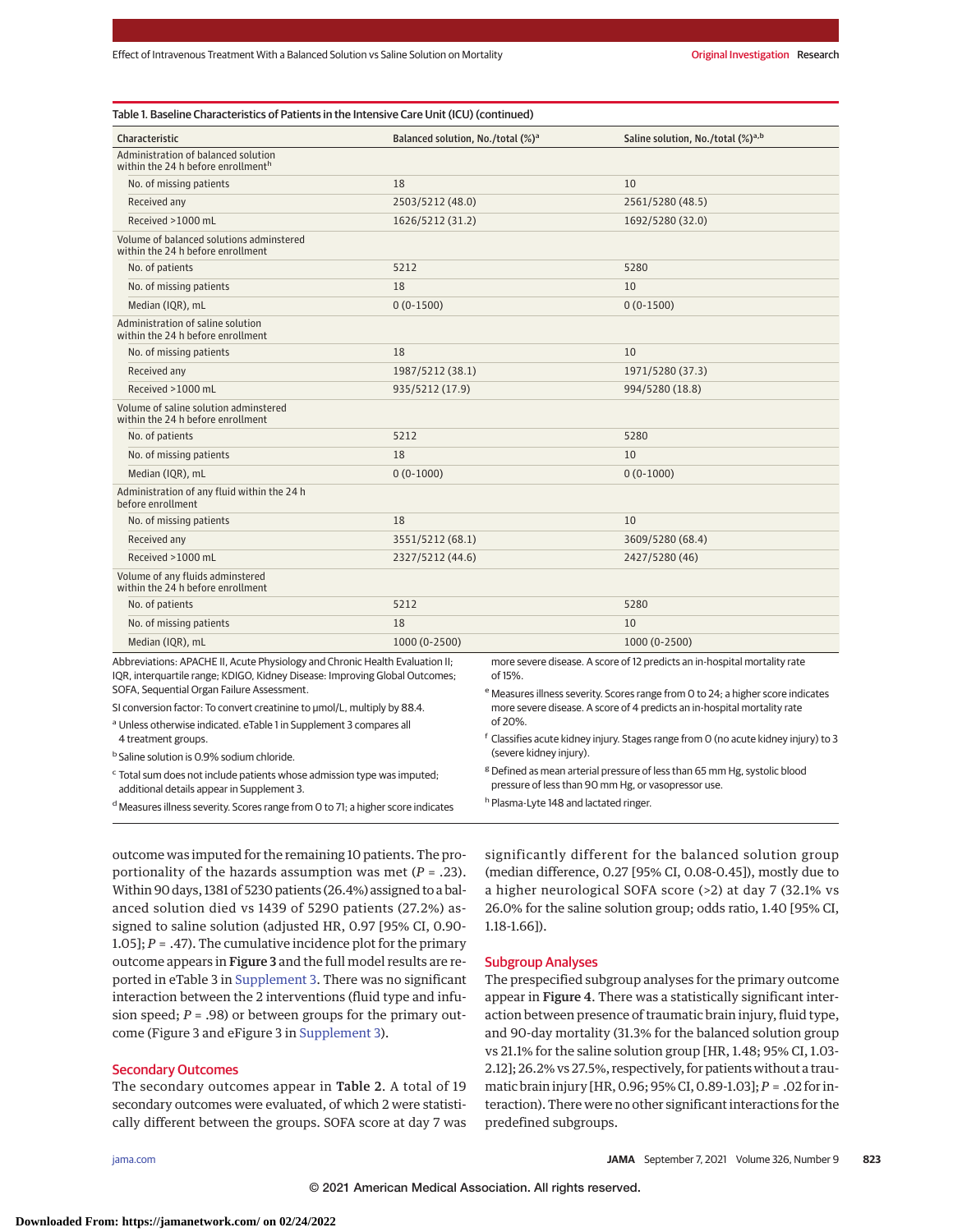

**824 JAMA** September 7, 2021 Volume 326, Number 9 **(Reprinted)** [jama.com](http://www.jama.com?utm_campaign=articlePDF%26utm_medium=articlePDFlink%26utm_source=articlePDF%26utm_content=jama.2021.11684)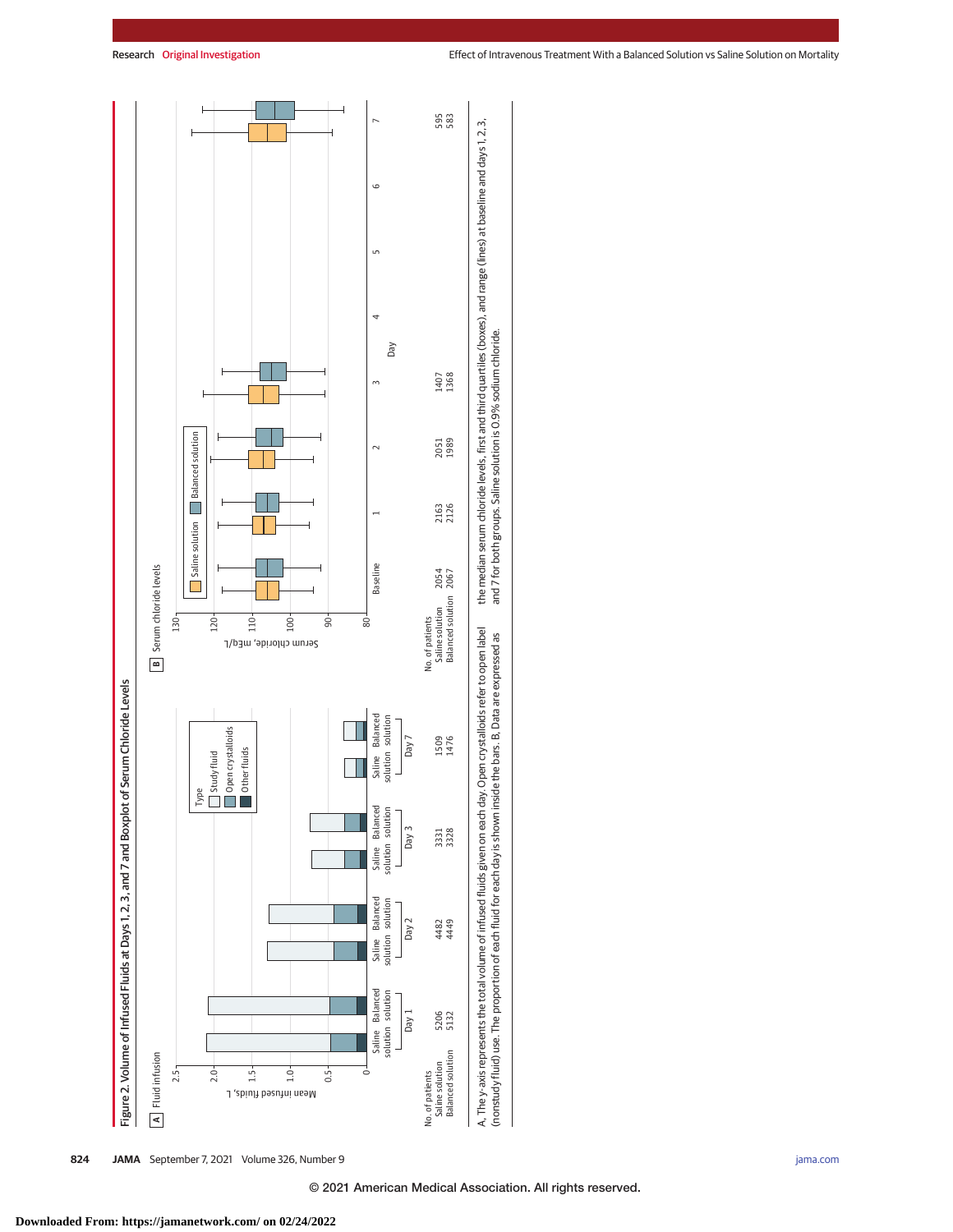Figure 3. Cumulative Incidence of the Primary Outcome of 90-Day Survival for a Balanced Solution vs Saline Solution (0.9% Sodium Chloride)



The median follow-up was 90 days (interquartile range, 59.2-90.0 days) for the balanced solution group and 90 days (interquartile range, 54-90 days) for the saline solution group.

# Exploratory Analyses

There were no significant between-group differences for the tertiary outcomes (Table 2). There was no statistically significant interaction between fluid type and the primary outcome according to baseline chloride levels (*P* = .37; eTable 4 in [Supplement 3\)](https://jamanetwork.com/journals/jama/fullarticle/10.1001/jama.2021.11684?utm_campaign=articlePDF%26utm_medium=articlePDFlink%26utm_source=articlePDF%26utm_content=jama.2021.11684). The bayesian network analysis accounting for the competing events of death or hospital discharge was consistent with a high probability that use of the balanced solution is associated with a lower Glasgow Coma Scale score (≤12) for patients that required mechanical ventilation at day 7 (eFigure 4 and eTable 5 in [Supplement 3\)](https://jamanetwork.com/journals/jama/fullarticle/10.1001/jama.2021.11684?utm_campaign=articlePDF%26utm_medium=articlePDFlink%26utm_source=articlePDF%26utm_content=jama.2021.11684).

#### Post Hoc Analyses

The results of the post hoc sensitivity analyses appear in [Supplement 3.](https://jamanetwork.com/journals/jama/fullarticle/10.1001/jama.2021.11684?utm_campaign=articlePDF%26utm_medium=articlePDFlink%26utm_source=articlePDF%26utm_content=jama.2021.11684) The sensitivity analyses considering only patients with known data for the primary outcome or only patients who did not receive any fluid before randomization showed no significant difference for the primary outcome. There was no significant difference for the composite outcome of mortality and use of kidney replacement therapy during hospital stay both in patients who did and those who did not receive fluids within the 24 hours prior to enrollment (eTable 6 in [Supplement 3\)](https://jamanetwork.com/journals/jama/fullarticle/10.1001/jama.2021.11684?utm_campaign=articlePDF%26utm_medium=articlePDFlink%26utm_source=articlePDF%26utm_content=jama.2021.11684) or for the subgroups stratified according to KDIGO stage (0, 1, 2, or 3) at enrollment (eTables 7-8 in [Supplement 3\)](https://jamanetwork.com/journals/jama/fullarticle/10.1001/jama.2021.11684?utm_campaign=articlePDF%26utm_medium=articlePDFlink%26utm_source=articlePDF%26utm_content=jama.2021.11684).

There was no statistically significant difference in the incidence of the composite outcome of death and need for kidney replacement therapy in the hospital or doubling of creatinine level (1452/5218 [27.8%] in the balanced solution group and 1527/5287 [28.9%] in the saline solution group; odds ratio, 0.95 [95% CI, 0.86-1.04]). Other post hoc sensitivity analyses exploring different definitions of acute kidney injury also rendered results that were not statistically significant (eTable 8 and eFigures 5-6 in Supplement 3). Patients randomized to the balanced solution group had lower chloride levels than patients randomized to the saline solution group (Figure 2B and eFigure 7 in [Supplement 3;](https://jamanetwork.com/journals/jama/fullarticle/10.1001/jama.2021.11684?utm_campaign=articlePDF%26utm_medium=articlePDFlink%26utm_source=articlePDF%26utm_content=jama.2021.11684) *P* < .001). After excluding patients with traumatic brain injury, the results for the primary, secondary, and tertiary outcomes were mostly unchanged (eTable 9 in [Supplement 3\)](https://jamanetwork.com/journals/jama/fullarticle/10.1001/jama.2021.11684?utm_campaign=articlePDF%26utm_medium=articlePDFlink%26utm_source=articlePDF%26utm_content=jama.2021.11684).

### Adverse Events

There were no unexpected treatment-related severe adverse events in either group.

# **Discussion**

In this randomized clinical trial of critically ill patients requiring fluid therapy, use of a balanced solution did not change 90-day survival compared with saline solution.

Intravenous fluid composition represents an interesting target for clinical trials aiming to improve outcomes in critically ill patients because virtually all patients will receive fluids during their ICU stay. Therefore, even small benefits in the reduction of mortality and organ failure could have important population effects. Balanced solutions are designed to have a composition closer to blood plasma through use of organic anions as sodium buffers instead of equimolar chloride.<sup>1</sup> Chloride load (and serum chloride levels) have been suggested to be associated with organ failure and mortality in critically ill patients; solutions with lower chloride concentrations were therefore hypothesized to be related to improved outcomes through reducing chloride load, although the exact mechanism is unclear.<sup>2,4,16</sup>

A large cluster-randomized clinical trial (Isotonic Solutions and Major Adverse Renal Events Trial [SMART])<sup>5</sup> conducted at a large center reported that balanced solutions were associated with improvement in a composite outcome of death, new receipt of kidney replacement therapy, persistent kidney dysfunction censored at 30 days, and hospital discharge. Another study on patients in the emergency department who were not critically ill reported a similar reduction for this outcome.<sup>6</sup> However, in another smaller randomized trial,<sup>7</sup> there was no significant between-group difference for survival or other outcomes. Despite differences in design, a similar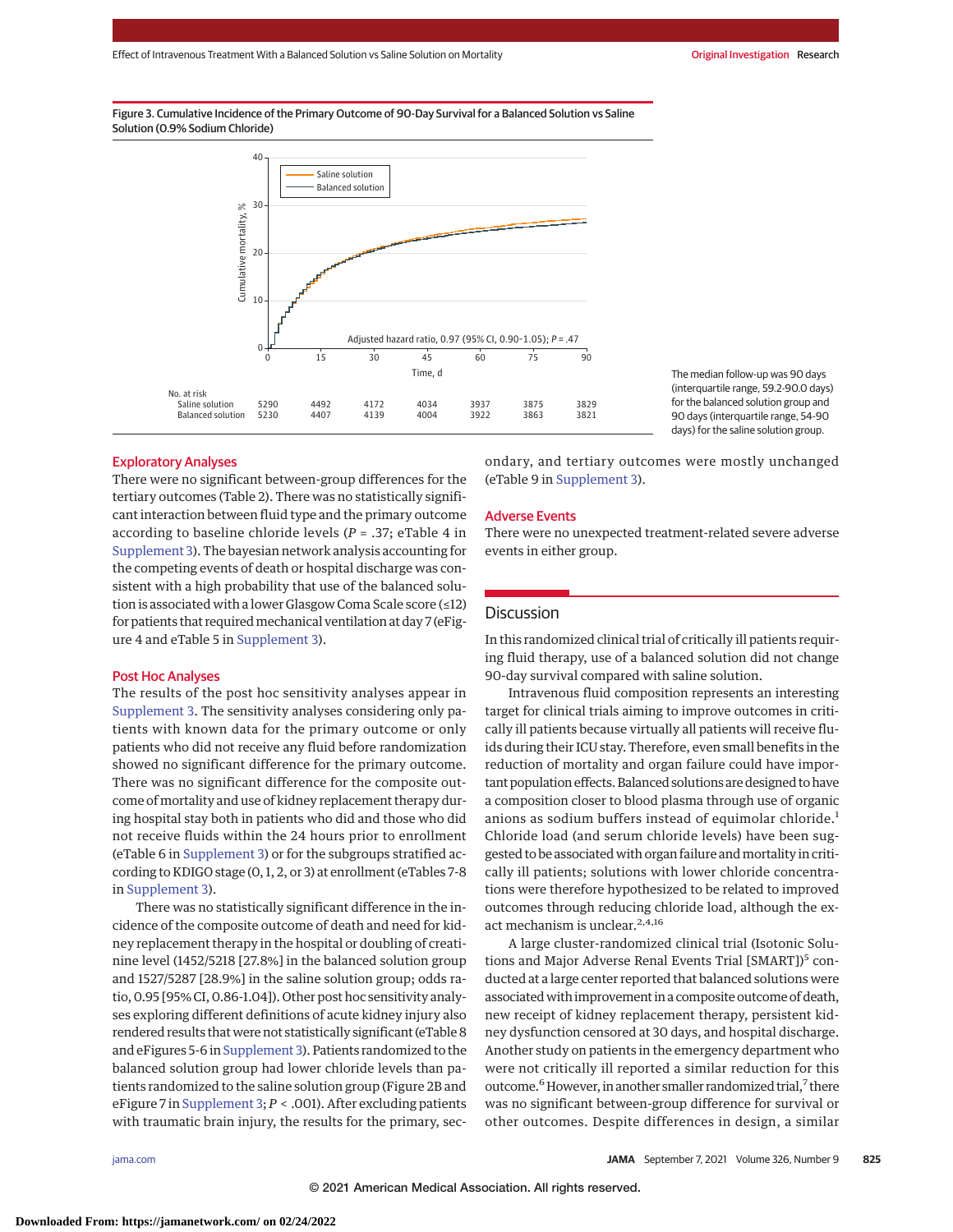|                                                                                                                 | No./total (%)            |                  |                              |                         |
|-----------------------------------------------------------------------------------------------------------------|--------------------------|------------------|------------------------------|-------------------------|
| Outcomes                                                                                                        | <b>Balanced solution</b> | Saline solution  | Absolute difference (95% CI) | Effect measure (95% CI) |
| Primary outcome                                                                                                 |                          |                  |                              |                         |
| 90-d Mortality <sup>a</sup>                                                                                     | 1381/5230 (26.4)         | 1439/5290 (27.2) | $-1.0$ ( $-2.9$ to 0.8)      | HR, 0.97 (0.90 to 1.05) |
| P value                                                                                                         |                          |                  |                              | 47                      |
| Secondary outcomes                                                                                              |                          |                  |                              |                         |
| Incidence of acute kidney failure with need for kidney replacement therapy<br>within 90 d per 1000 patient-days | 414/471 (0.88)           | 445/476 (0.93)   | $-0.05$ $(-0.15$ to $0.06)$  | RR, 0.95 (0.83 to 1.08) |
| At day 1                                                                                                        | 28/5218 (0.5)            | 30/5287 (0.6)    |                              |                         |
| At day 2                                                                                                        | 115/5174(2.2)            | 137/5242 (2.6)   |                              |                         |
| At day 3                                                                                                        | 181/5052 (3.6)           | 213/5123 (4.2)   |                              |                         |
| At day 7                                                                                                        | 267/4808 (5.6)           | 314/4884 (6.4)   |                              |                         |
| In the hospital (21 episode during stay)                                                                        | 393/5218 (7.5)           | 427/5287 (8.1)   | $-0.5(-1.5 to 0.4)$          | OR, 0.93 (0.81 to 1.06) |
| Acute kidney injury assessed as KDIGO stage 22 <sup>b</sup>                                                     |                          |                  |                              |                         |
| At day 3                                                                                                        | 850/3128 (27.2)          | 859/3094 (27.8)  | $-1.9(-4.0 to 0.2)$          | OR, 0.99 (0.88 to 1.11) |
| At day 7                                                                                                        | 276/1180 (23.4)          | 273/1170 (23.3)  | $-1.5$ ( $-3.6$ to 0.6)      | OR, 1.07 (0.88 to 1.30) |
| KDIGO stage 22 or death                                                                                         |                          |                  |                              |                         |
| At day 3                                                                                                        | 851/3128 (27.2)          | 865/3094 (28.0)  | $-1.9(-4.0 to 0.2)$          | OR, 0.98 (0.87 to 1.10) |
| At day 7                                                                                                        | 278/1180 (23.6)          | 275/1170 (23.5)  | $-1.5$ ( $-3.6$ to $0.6$ )   | OR, 1.07 (0.88 to 1.30) |
| Total SOFA score at day 3 <sup>c</sup>                                                                          |                          |                  |                              |                         |
| No. of patients                                                                                                 | 3789                     | 3846             |                              |                         |
| Median (IQR)                                                                                                    | 4(2 to 6)                | 4(2 to 6)        | $0.09(-0.02 to 0.16)$        |                         |
| SOFA score > 2 at day 3                                                                                         |                          |                  |                              |                         |
| Cardiovascular <sup>d</sup>                                                                                     | 1319/3789 (34.8)         | 1271/3846 (33.0) | $1.7(-0.4 to 3.9)$           | OR, 1.11 (1.00 to 1.22) |
| Neurological <sup>e</sup>                                                                                       | 654/3789 (17.3)          | 636/3846 (16.5)  | $0.6(-0.8 to 1.9)$           | OR, 1.06 (0.93 to 1.22) |
| Coagulation <sup>f</sup>                                                                                        | 163/3789 (4.3)           | 163/3846 (4.2)   | $0(-0.8 to 0.9)$             | OR, 1.02 (0.82 to 1.27) |
| Respiratory <sup>9</sup>                                                                                        | 266/3789 (7.0)           | 258/3846 (6.7)   | $0.2$ (-0.7 to $1.1$ )       | OR, 1.04 (0.87 to 1.24) |
| Hepatic <sup>h</sup>                                                                                            | 44/3789 (1.2)            | 49/3846 (1.3)    | $-0.1(-0.5 \text{ to } 0.3)$ | OR, 0.94 (0.65 to 1.36) |
| Total SOFA score at day 7 <sup>c</sup>                                                                          |                          |                  |                              |                         |
| No. of patients                                                                                                 | 1531                     | 1594             |                              |                         |
| Median (IQR)                                                                                                    | 4(2 to 7)                | 4 (2 to 7)       | 0.27(0.08 to 0.45)           |                         |
| SOFA score > 2 at day 7                                                                                         |                          |                  |                              |                         |
| Cardiovasculard                                                                                                 | 420/1531 (27.4)          | 409/1594 (25.7)  | $2.0(-1.0 to 5.1)$           | OR, 1.14 (0.97 to 1.34) |
| Neurological <sup>e</sup>                                                                                       | 492/1531 (32.1)          | 415/1594 (26.0)  | 5.0(2.3 to 7.8)              | OR, 1.40 (1.18 to 1.66) |
| Coagulation <sup>f</sup>                                                                                        | 62/1531 (4.0)            | 70/1594 (4.4)    | $-0.1(-1.3 \text{ to } 1.0)$ | OR, 1.01 (0.73 to 1.39) |
| Respiratory <sup>9</sup>                                                                                        | 171/1531 (11.2)          | 154/1594 (9.7)   | $1.3(-0.4 to 2.9)$           | OR, 1.21 (0.96 to 1.52) |
| Hepatic <sup>h</sup>                                                                                            | 25/1531 (1.6)            | 27/1594 (1.7)    | $0(-0.6 to 0.6)$             | OR, 1.04 (0.67 to 1.62) |

(continued)

(continued)

**826 JAMA** September 7, 2021 Volume 326, Number 9 **(Reprinted)** [jama.com](http://www.jama.com?utm_campaign=articlePDF%26utm_medium=articlePDFlink%26utm_source=articlePDF%26utm_content=jama.2021.11684)

© 2021 American Medical Association. All rights reserved.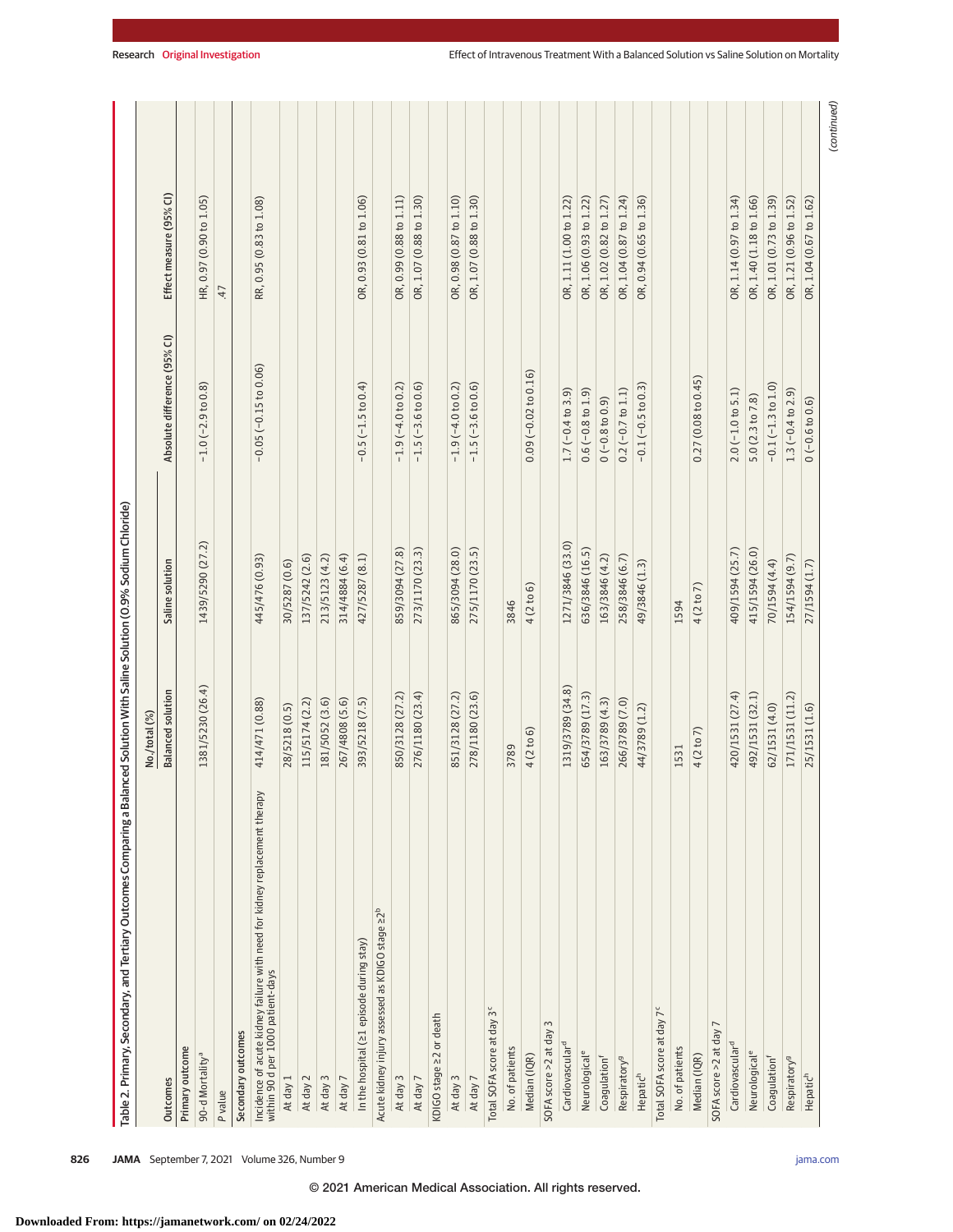| Table 2. Primary, Secondary, and Tertiary Outcomes Comparing a Ba                                                                                                                                                                                                            | lanced Solution With Saline Solution (0.9% Sodium Chloride) (continued) |                                                                                                 |                                                                                                             |                         |
|------------------------------------------------------------------------------------------------------------------------------------------------------------------------------------------------------------------------------------------------------------------------------|-------------------------------------------------------------------------|-------------------------------------------------------------------------------------------------|-------------------------------------------------------------------------------------------------------------|-------------------------|
|                                                                                                                                                                                                                                                                              | No./total (%)                                                           |                                                                                                 |                                                                                                             |                         |
| <b>Outcomes</b>                                                                                                                                                                                                                                                              | <b>Balanced solution</b>                                                | Saline solution                                                                                 | Absolute difference (95% CI)                                                                                | Effect measure (95% Cl) |
| Days not requiring mechanical ventilation within 28 d                                                                                                                                                                                                                        |                                                                         |                                                                                                 | $0.14 (-0.35 to 0.64)$                                                                                      |                         |
| No. of patients                                                                                                                                                                                                                                                              | 5217                                                                    | 5287                                                                                            |                                                                                                             |                         |
| Median (IQR)                                                                                                                                                                                                                                                                 | 27 (13 to 28)                                                           | 27 (10 to 28)                                                                                   |                                                                                                             |                         |
| Tertiary outcomes                                                                                                                                                                                                                                                            |                                                                         |                                                                                                 |                                                                                                             |                         |
| Died                                                                                                                                                                                                                                                                         |                                                                         |                                                                                                 |                                                                                                             |                         |
| In the ICU                                                                                                                                                                                                                                                                   | 907/5218 (17.4)                                                         | 922/5287 (17.4)                                                                                 | $0(-0.6 to 0.6)$                                                                                            | OR, 1.01 (0.90 to 1.13) |
| In the hospital                                                                                                                                                                                                                                                              | 1177/5218 (22.6)                                                        | 1217/5287 (23)                                                                                  | $-0.6(-2.4 \text{ to } 1.1)$                                                                                | OR, 0.98 (0.88 to 1.09) |
| ICU length of stay, d                                                                                                                                                                                                                                                        |                                                                         |                                                                                                 |                                                                                                             |                         |
| No. of patients                                                                                                                                                                                                                                                              | 5218                                                                    | 5287                                                                                            |                                                                                                             |                         |
| Median (IQR)                                                                                                                                                                                                                                                                 | 3(2 to 7)                                                               | 3(2 to 7)                                                                                       | $0(-0.4 to 0.4)$                                                                                            | MR, 0.99 (0.94 to 1.04) |
| Hospital length of stay, d                                                                                                                                                                                                                                                   |                                                                         |                                                                                                 |                                                                                                             |                         |
| No. of patients                                                                                                                                                                                                                                                              | 5218                                                                    | 5287                                                                                            |                                                                                                             |                         |
| Median (IQR)                                                                                                                                                                                                                                                                 | 8(5to 18)                                                               | 9(5 to 18)                                                                                      | $-0.3(-1.1$ to $0.5)$                                                                                       | MR, 0.98 (0.93 to 1.03) |
| Abbreviations: HR, hazard ratio; ICU, intensive care unit; IQR, interquartile range; KDIGO, Kidney Disease:<br>Improving Global Outcomes; MR, mean ratio; OR, odds ratio; RR, risk ratio;<br>Failure Assessment.                                                             | SOFA, Sequential Organ                                                  | of norepinephrine.                                                                              | <sup>d</sup> Patient received 5 µg/kg/min or greater dose of dopamine, any dose of epinephrine, or any dose |                         |
| a Fifteen patients had missing data and their information was imputed.                                                                                                                                                                                                       |                                                                         | e Glasgow Coma Scale score was 9 or less.<br><sup>f</sup> Platelet count was 49 000/µL or less. |                                                                                                             |                         |
| <sup>b</sup> Measured on specific day and not cumulative.                                                                                                                                                                                                                    |                                                                         |                                                                                                 | <sup>8</sup> Ratio of Pao <sub>2</sub> to fraction of inspired oxygen was less than 200 mm Hg.              |                         |
| 4 points (more severe dysfunction). The sum of the scores for all systems ranges from 0 to 24; a higher score<br><sup>c</sup> Measures illness severity. Six organs or systems are assessed and each receives O points (no dysfunction) to<br>indicates more severe illness. |                                                                         |                                                                                                 | h Serum bilirubin level was 6 mg/dL (102.6 µmol/L) or greater.                                              |                         |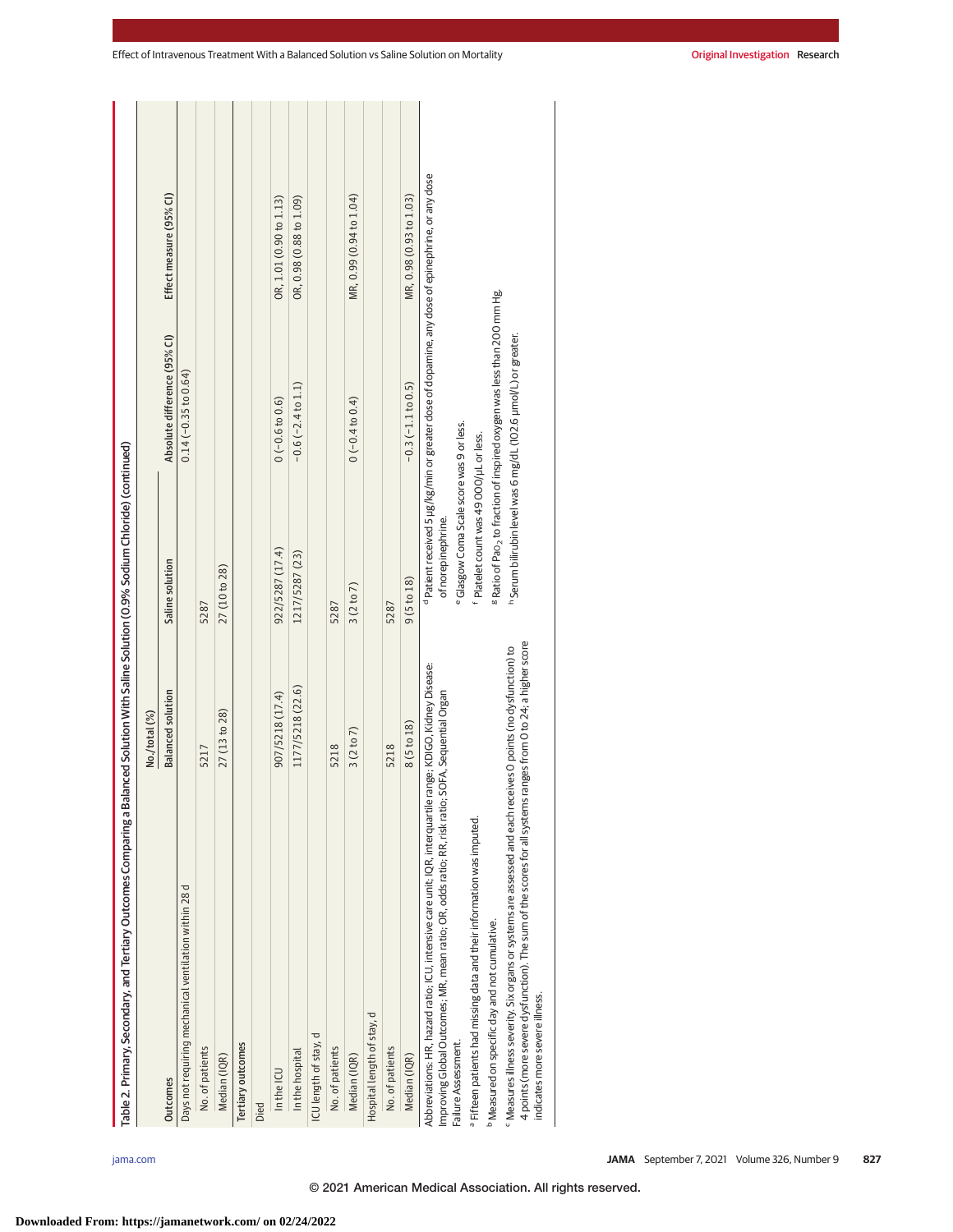#### Figure 4. Forest Plot for the Primary Outcome of 90-Day Survival in the Prespecified Subgroup Analyses

|                                                                | No. for 90-d mortality/total (%) <sup>a</sup> |                              | <b>Hazard</b> ratio | <b>Favors</b><br>÷<br>balanced | Favors<br>saline      | P value for |
|----------------------------------------------------------------|-----------------------------------------------|------------------------------|---------------------|--------------------------------|-----------------------|-------------|
| Subgroup                                                       | <b>Balanced solution</b>                      | Saline solution <sup>b</sup> | (95% CI)            | solution                       | solution              | interaction |
| KDIGO stage for acute kidney injury <sup>c</sup>               |                                               |                              |                     |                                |                       |             |
| < 2                                                            | 989/4360 (22.7)                               | 995/4350 (22.9)              | $0.98(0.90-1.07)$   |                                |                       | .88         |
| $\geq$ 2                                                       | 392/870 (45.1)                                | 444/940 (47.2)               | $0.97(0.85 - 1.11)$ |                                |                       |             |
| <b>Sepsis</b>                                                  |                                               |                              |                     |                                |                       |             |
| No                                                             | 928/4260 (21.8)                               | 941/4273 (22.0)              | $1.00(0.91-1.09)$   |                                |                       | .39         |
| Yes                                                            | 453/970 (46.7)                                | 498/1017 (49.0)              | $0.93(0.82 - 1.06)$ |                                |                       |             |
| Traumatic brain injury                                         |                                               |                              |                     |                                |                       |             |
| No                                                             | 1303/4981 (26.2)                              | 1389/5053 (27.5)             | $0.96(0.89-1.03)$   |                                |                       | .02         |
| Yes                                                            | 78/249 (31.3)                                 | 50/237(21.1)                 | $1.48(1.03-2.12)$   |                                |                       |             |
| Surgical patients                                              |                                               |                              |                     |                                |                       |             |
| No                                                             | 880/2078 (42.3)                               | 891/2046 (43.5)              | $0.99(0.91-1.09)$   |                                |                       |             |
| Yes                                                            | 501/3152 (15.9)                               | 548/3244 (16.9)              | $0.94(0.83 - 1.06)$ |                                |                       | .47         |
| APACHE II scored                                               |                                               |                              |                     |                                |                       |             |
| < 25                                                           | 1131/4865 (23.2)                              | 1170/4886 (23.9)             | $0.97(0.89 - 1.05)$ |                                |                       | .72         |
| $\geq$ 25                                                      | 250/365 (68.5)                                | 269/404 (66.6)               | $1.02(0.86 - 1.21)$ |                                |                       |             |
| Administration of saline solution 24 h before randomization, L |                                               |                              |                     |                                |                       |             |
| < 1.0                                                          | 1181/4277 (27.6)                              | 1229/4286 (28.7)             | $0.95(0.88-1.03)$   |                                |                       | .12         |
| $\geq 1.0$                                                     | 193/935 (20.6)                                | 203/994 (20.4)               | $1.12(0.91-1.36)$   |                                |                       |             |
|                                                                |                                               |                              |                     |                                |                       |             |
|                                                                |                                               |                              |                     |                                |                       |             |
|                                                                |                                               |                              |                     | 0.5                            | Hazard ratio (95% CI) | 5           |

<sup>a</sup> The denominators do not match the data presented in Table 1 because the data in this figure were imputed. Additional details appear in the statistical analysis plan in [Supplement 2.](https://jamanetwork.com/journals/jama/fullarticle/10.1001/jama.2021.11684?utm_campaign=articlePDF%26utm_medium=articlePDFlink%26utm_source=articlePDF%26utm_content=jama.2021.11684)

<sup>b</sup> Saline solution is 0.9% sodium chloride.

<sup>c</sup> KDIGO indicates Kidney Disease: Improving Global Outcomes. Stage 1 is defined by an increase in serum creatinine level by 0.3 mg/dL or greater within 48 hours or an increase in serum creatinine level to 1.5 times or greater than baseline, which is known or presumed to have occurred within the prior 7 days, or a urine output of less than 0.5 mL/kg/h for 6 hours. Stage 2 is defined

gradient to the SMART trial<sup>5</sup> regarding serum chloride levels was obtained in the current study (ie, saline solution resulted in significantly more cases of hyperchloremia).

None of the secondary or subgroup analyses demonstrated benefit with use of the balanced solution. There was a signal of possible harm for patients in the balanced solution group with a traumatic brain injury and a worse neurological SOFA component score at day 7 (measured using the Glasgow Coma Scale, which is prone to measurement error and may be suboptimal in sedated patients). Hypotonic balanced solutions have been suggested to be potentially harmful for patients with traumatic brain injury, $17$  although the results are inconsistent.<sup>18</sup> In the current study, all of the subgroup and secondary outcome analyses should be considered as only hypothesis-generating, particularly given the large number of statistical comparisons.

#### Limitations

This study has several limitations. First, although adherence to the study fluids was good, with close to 80% of all fluids received during the first days being the study drug, allowing the use of nonstudy fluids for small dilutions led to some degree of contamination. Second, patients frequently received fluids in the emergency department or in the operating room prior by an increase in serum creatinine level of 2.0 to 2.9 times baseline or a urine output of less than 0.5 mL/kg/h for 12 hours or longer. Stage 3 is defined by an increase in serum creatinine level 3.0 times or greater than baseline or to 4.0 mg/dL or greater, initiation of kidney replacement therapy, or a urine output of less than 0.3 mL/kg/h for 24 hours or longer or anuria for 12 hours or longer. To convert creatinine to μmol/L, multiply by 88.4.

<sup>d</sup> APACHE II indicates the Acute Physiology and Chronic Health Evaluation II. APACHE II scores can range from 0 to 71; a higher value indicates greater illness severity.

to enrollment. Fluid use before the ICU stay may affect the effect of fluid type on outcomes for critically ill patients.<sup>19</sup>Third, due to its design, postrandomization exclusions occurred, mostly due to lack of consent for the trial. Fourth, there was a high number of planned surgical admissions that may have reduced the overall trial mortality.

Fifth, the trial tested a specific balanced solution; however, it is unclear if other solutions with different buffers (such as lactate) would provide similar results.<sup>4</sup> Sixth, the trial was designed with a higher expected mortality at 90 days than the observed mortality that could be related to low illness severity and the large number of surgical patients. This may have resulted in a lower power to observe a clinically important difference. Seventh, patients received relatively small amounts of fluid during the trial that may have contributed to the neutral results of this study.

# **Conclusions**

Among critically patients requiring fluid challenges, use of a balanced solution compared with 0.9% saline solution did not significantly reduce 90-daymortality. The findings do not support the use of this balanced solution.